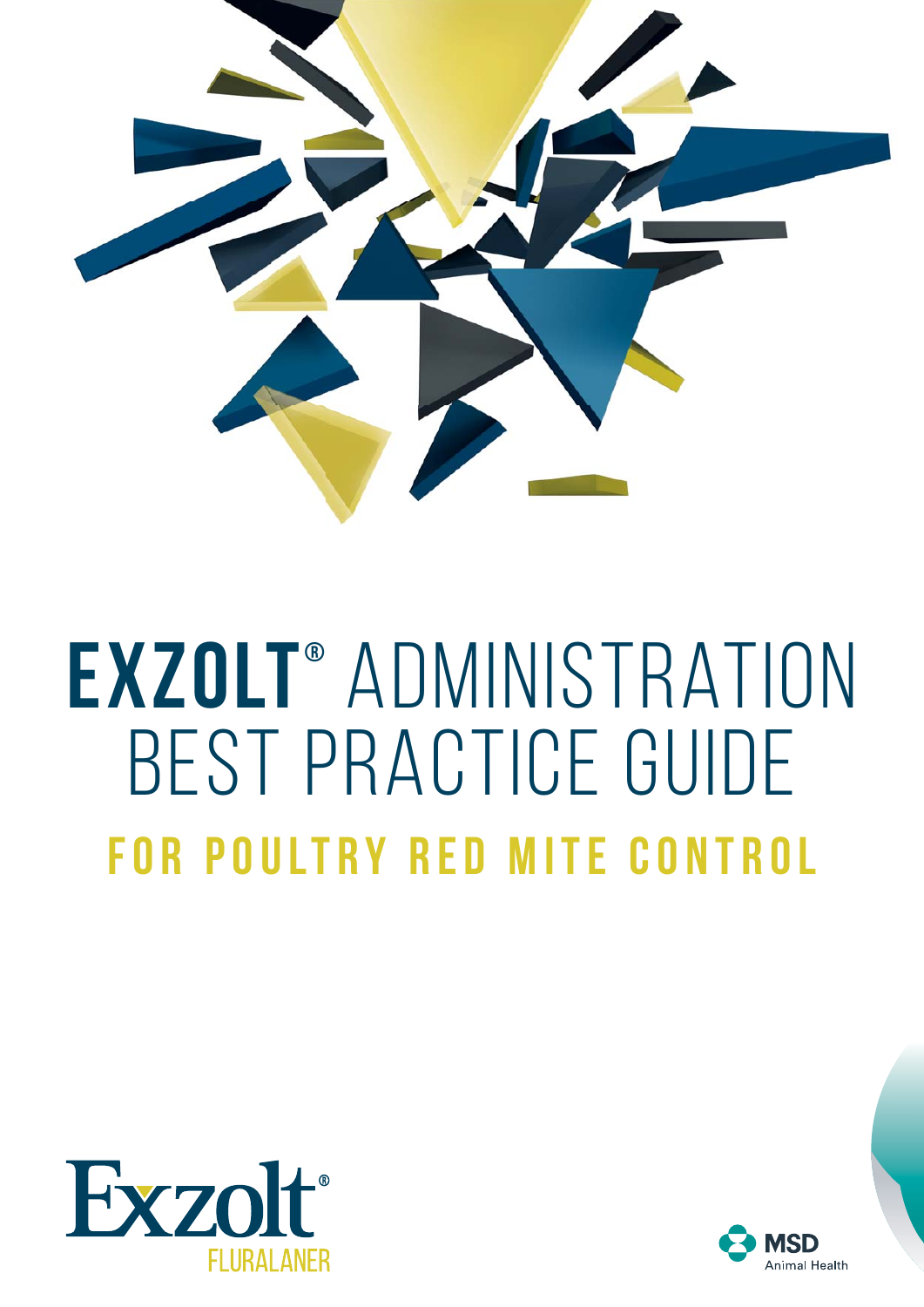# **Breakthrough MITE CONTROL**

Exzolt represents an innovative approach for comprehensive management of poultry red mites in chickens, providing systemic acaricidal activity instead of relying on external contact with a pesticide or other treatment compounds.

- Exzolt induces a rapid and massive decrease in red mite populations in a chicken house, with demonstrated 99%+ efficacy.<sup>1</sup>
- An Exzolt treatment programme of two doses administered one-week apart spans two red mite life cycles, thus disrupting mite population dynamics.
- When used in conjunction with proper biosecurity measures, longer term control of red mite populations in chicken houses can be achieved.

In this guide we will outline some easy steps you can take to optimise your Exzolt treatment outcome.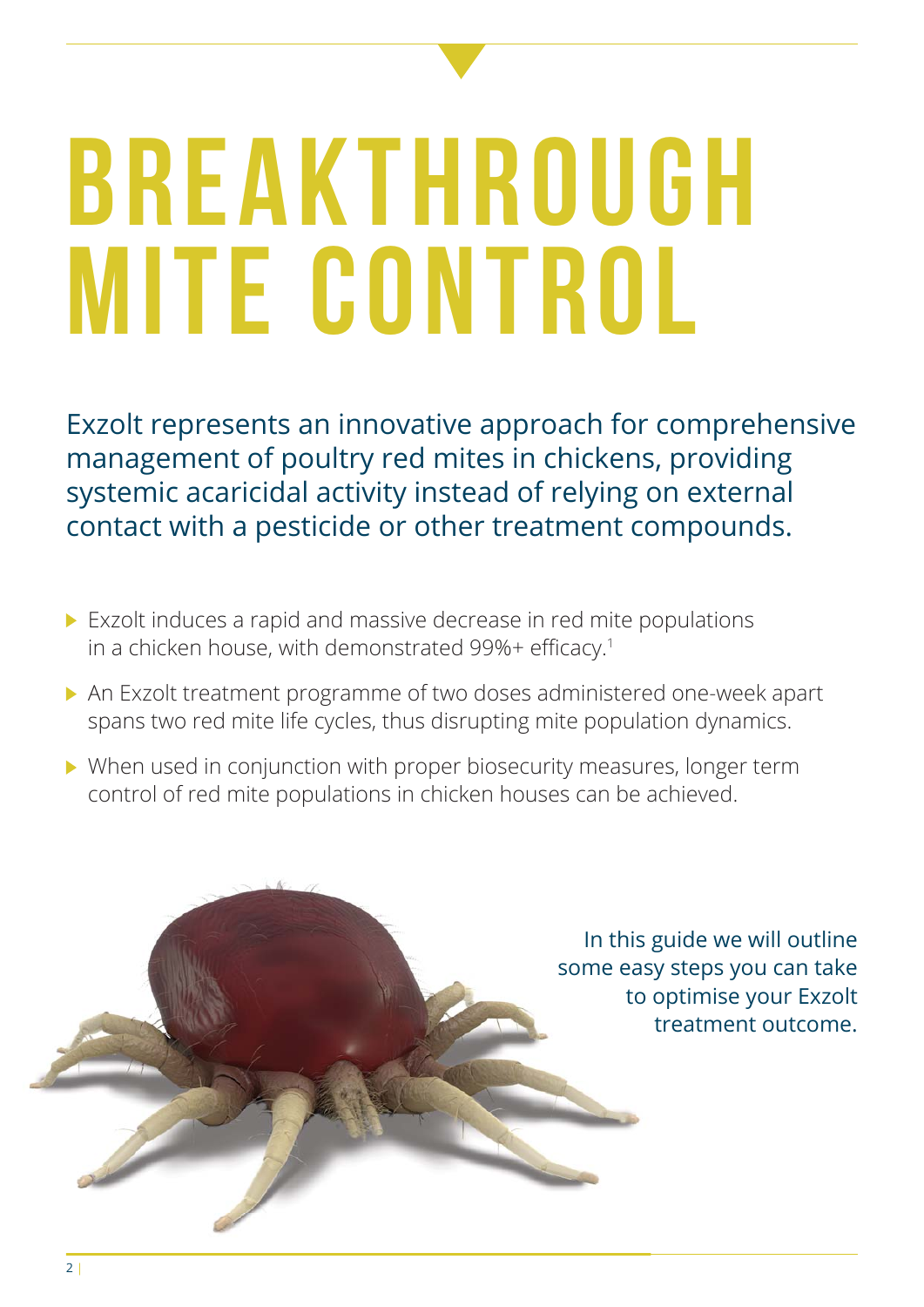### 1| ENSURE ALL BIRDS RECEIVE A FULL DOSE OF EXZOLT

#### **Why is this important?**

If some birds receive a suboptimal dose of Exzolt, the populations of red mite that feed on them may remain post treatment.

- **Keep birds inside during treatment** to ensure they drink the medicated water rather than water from the range area.
- **Check the water system** to ensure it works properly and is free of leaks; also ensure that medicated water is available to all nipple or bell drinkers.



 **Weigh at least 20 birds** using calibrated scales to calculate the average individual bird weight; this will ensure the correct dose is administered to the drinking water for all birds.

### 2| MAKE IT EASIER FOR THE RED MITES TO FEED

#### **Why is this important?**

Red mites that feed are mites that will die.

#### Ensure all areas are clean and free of clutter prior to treatment.

- Clutter which has accumulated dust and debris offer red mites a place to hide.
- $\triangleright$  The cleaner, tidier and clearer areas are prior to administration the more successful treatment will be.
- $\triangleright$  Pay close attention to areas such as the egg room: red mites can be found in feathers, other organic matter and machinery panels.



**Before**



**after**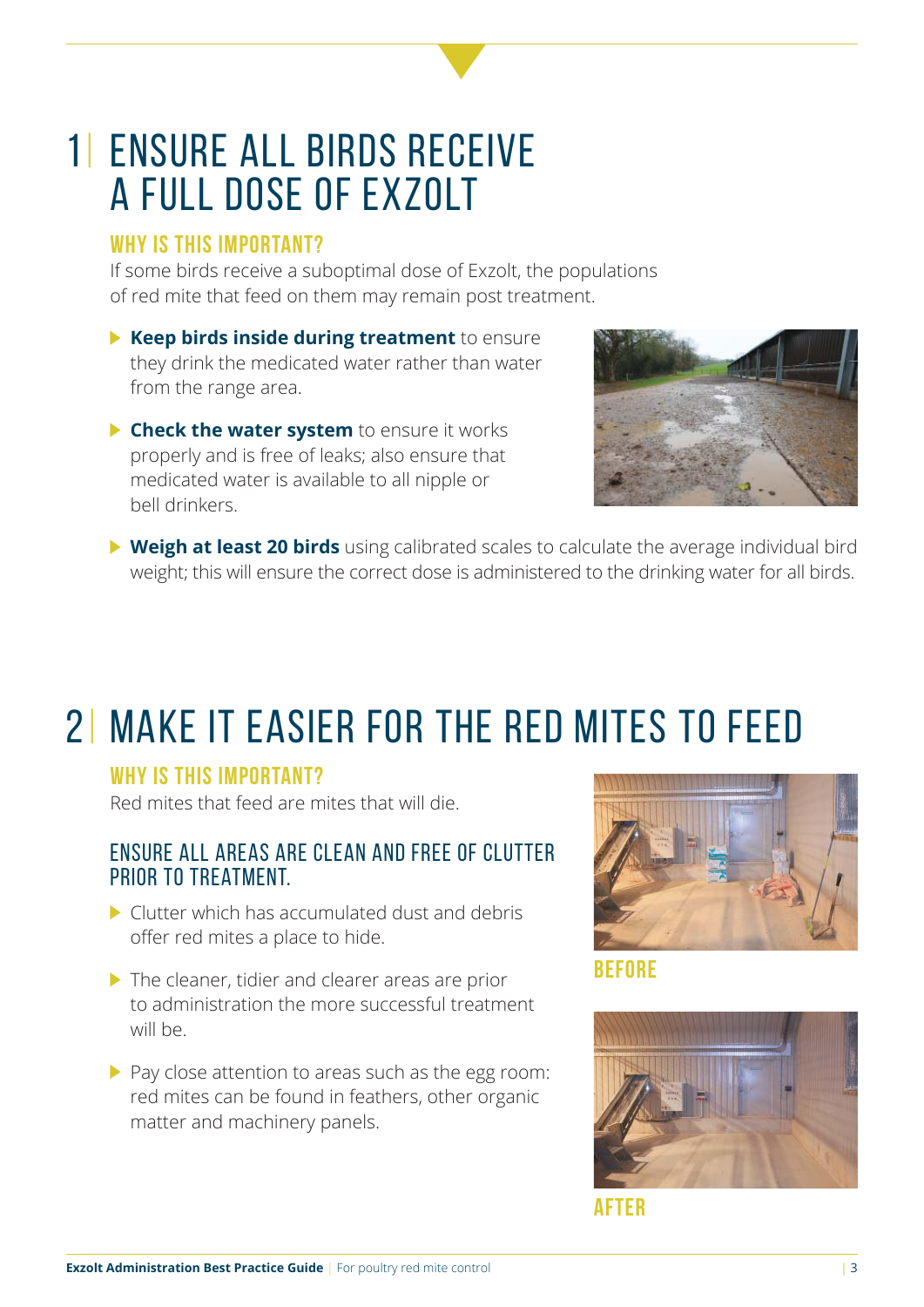### Remember the whole site is being treated!

Red mites can lay dormant for a long time in the most unlikely of places. For effective whole site treatment place a few birds in cages overnight to encourage these residual mites to feed whilst the birds are treated.

 This can be repeated on subsequent nights, moving the cages into different locations, such as:

- Canteen areas
- $\triangleright$  Office areas
- The egg room
- ▶ Other bird-free areas

### CONTROL PANELS

 Red mites like to get into electrical control panels. Electric boxes can be left open overnight to encourage all mites to feed. Make sure that employees are informed beforehand and close them again first thing in the morning.

### Cleaning equipment

 Brush heads will inevitably be full of feathers and dirt that will accommodate red mites. Rather than spending lots of time cleaning them, simply place them closer to the birds at night so you make life easier for the mites to get to the birds and take a blood meal.

To promote optimum red mite blood feeding, keep treatment areas above 20°C.





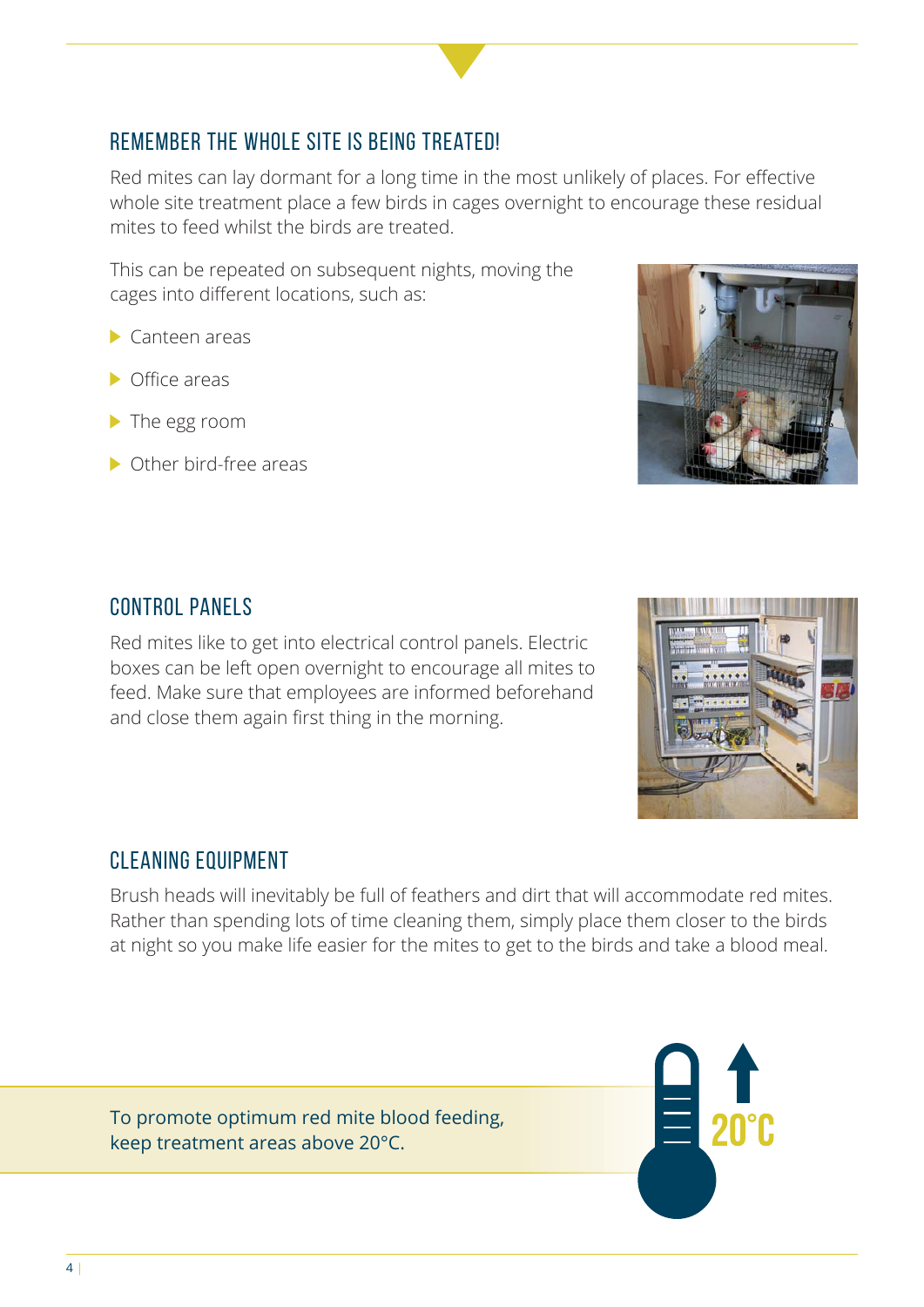### 3| ADHERE TO STRICT BIOSECURITY PRACTICES

- Before, during and after treatment make sure that good biosecurity processes are followed.
- $\triangleright$  During treatment, it's important to regularly wash overalls and clean footwear.
- $\triangleright$  Keep footwear and overalls in each shed if one shed becomes re-infested, don't walk red mites back into clean sheds by failing to change footwear and overalls.



### 4| MONITOR RED MITE POPULATIONS USING TRAPS

 After treatment it's essential to remain vigilant and routinely monitor for any potential red mite activity. The use of traps can provide an effective and quantitative method of making this assessment.

 Try to position the traps between typical red mite cluster sites and where the hens rest; the traps need to be along the pathways that the mites will be travelling.

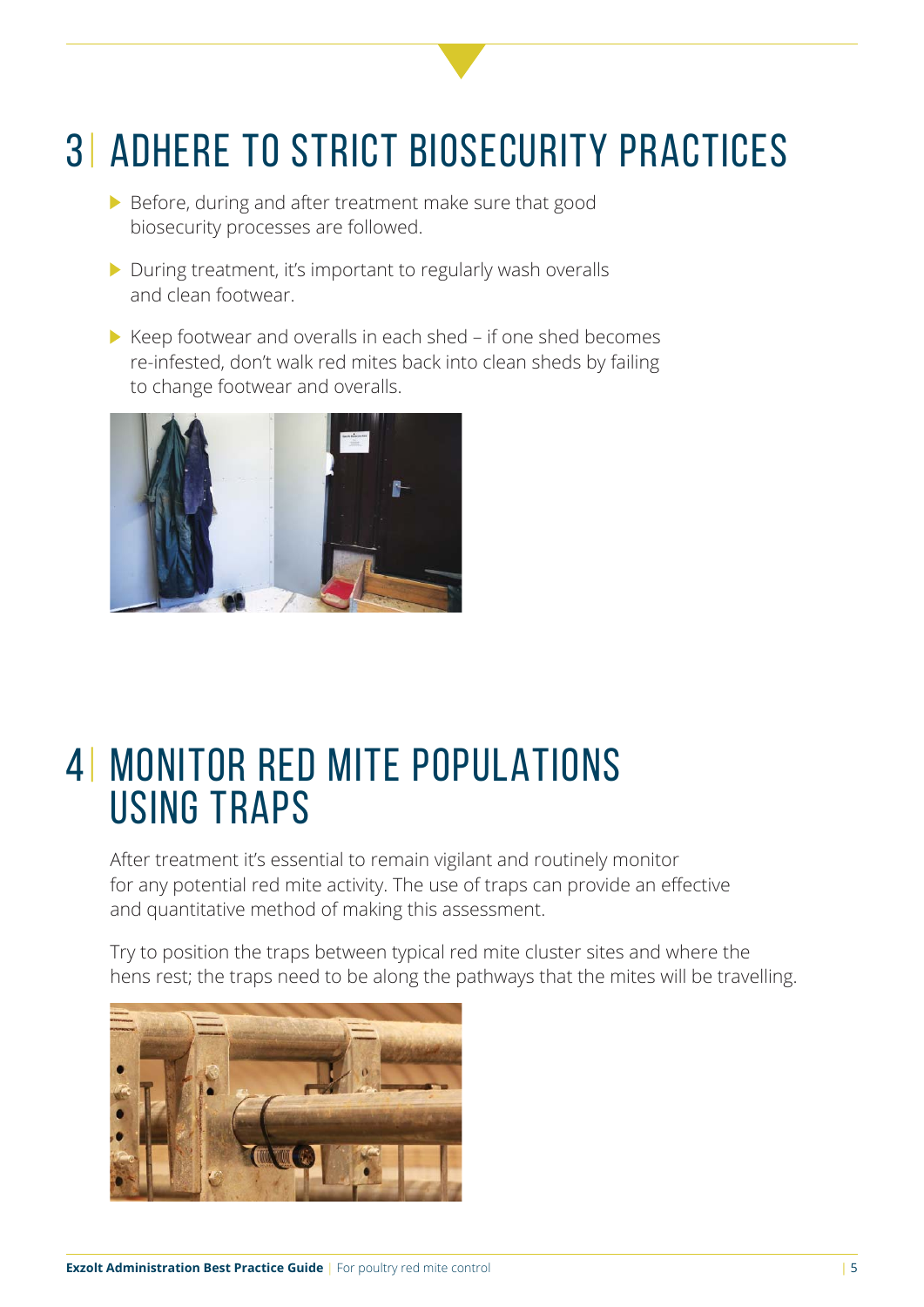## MIXING AND ADMINISTRATION GUIDE

### Getting started

- Determine the preferred drinking period for administration – between 4h and 24h.
- Estimate how much water birds will consume during treatment based on their water consumption during the same period the day before.



### Calculate the dosage

- ▶ The correct dose is 0.5 mg fluralaner per kg bodyweight; **this is equivalent to 0.05 ml Exzolt per kg bodyweight.**
- Use this calculation to determine the required Exzolt dose for each administration:

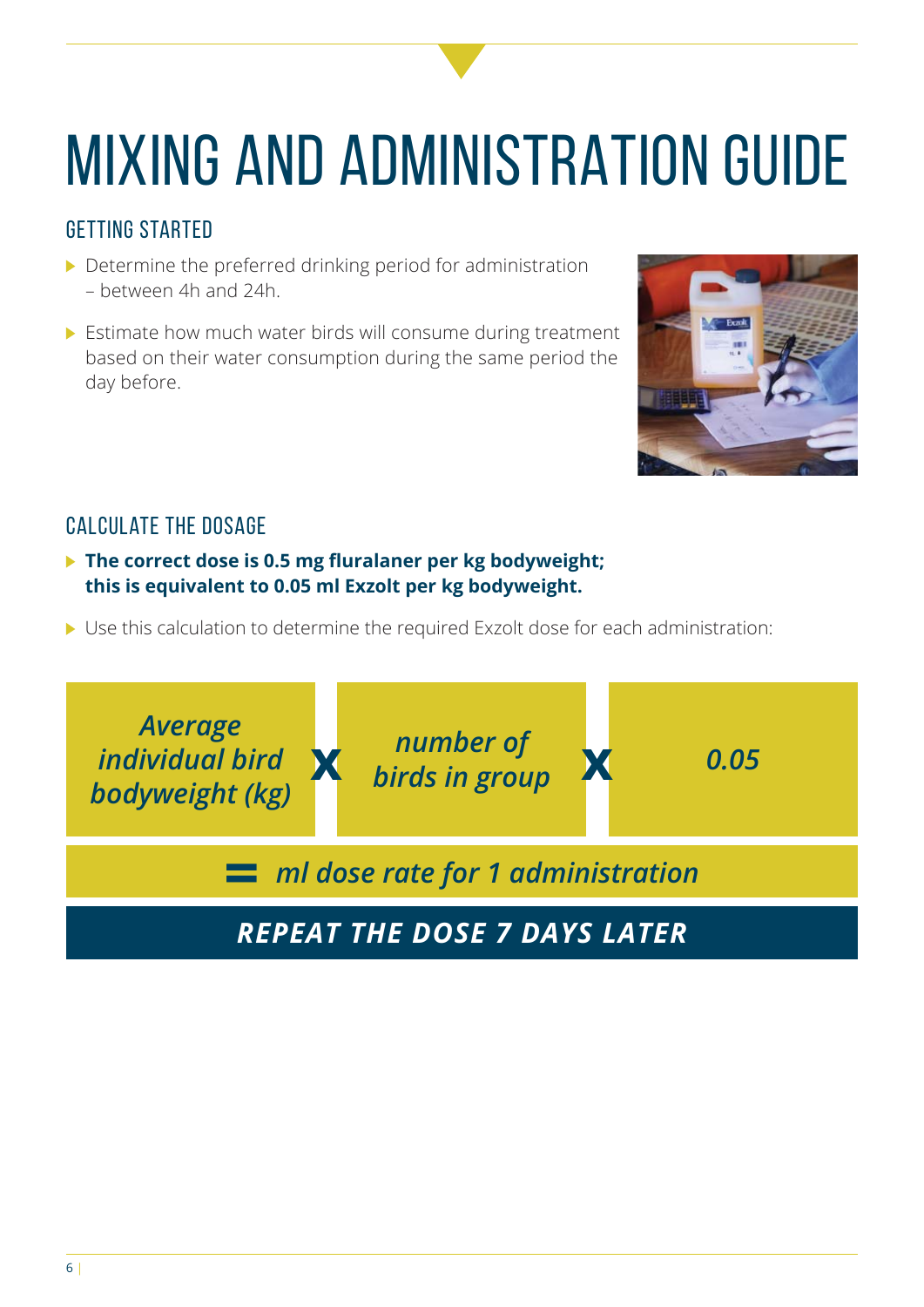#### PREPARING THE SOLUTION

- Measure the correct dose of Exzolt into a container.
- Mix the Exzolt with water into a header tank or create a stock solution diluted with drinking water and administer over time using a proportioner or dosing pump.
- Add product and water simultaneously to avoid foaming.
- ▶ Rinse the container used to measure the Exzolt with water and empty into the medication tank or stock solution.





#### Start medication

- Make sure the dosing pump is properly set to deliver the Exzolt during the predetermined treatment period (hours/day).
- $\triangleright$  Prime the drinker lines with medicated water and check to see when medicated water has reached the end of the line.
- Check and record water consumption on each day of treatment administration and ensure all the Exzolt is consumed.

#### **PRECAUTIONS**

- Avoid contact with skin, eye and mucous membranes.
- ▶ Wear protective gloves at all times while handling the veterinary medicinal product and cleaning the measuring device.
- Wash hands after use. In case of skin and/or eye contact, immediately rinse with plenty of water.
- $\blacktriangleright$  Remove contaminated clothes in the event of a spillage.